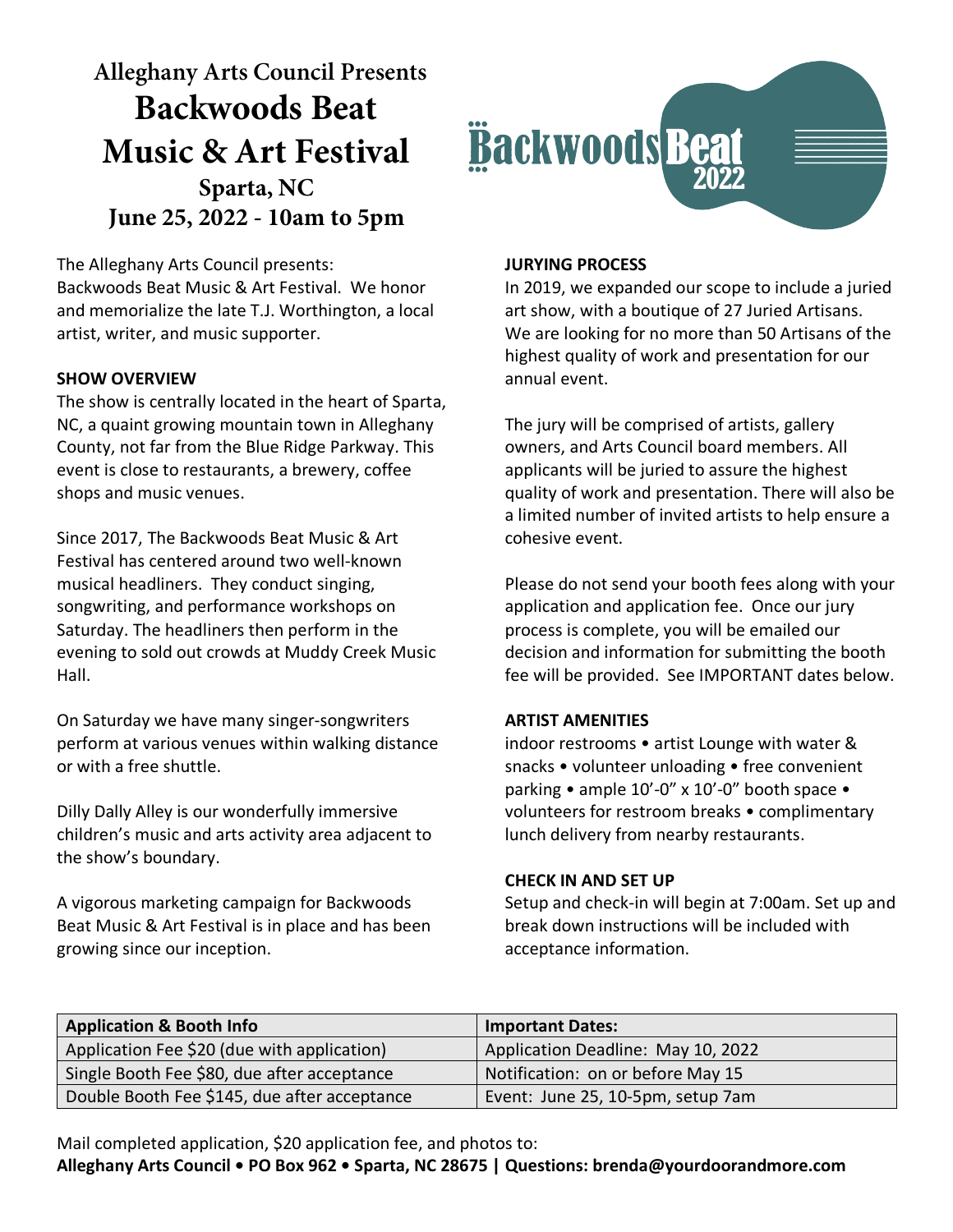**Alleghany Arts Council Presents Backwoods Beat Music & Art Festival Sparta, NC June 25, 2022 - 10am to 5pm**



Thank you for your interest in participating in **Backwoods Beat Music & Art Festival**. To help ensure exhibit/exhibitor quality, we have established some rules and regulations. To participate in our event, you MUST consent to the following:

- All work must be original, handcrafted, and created by the artists themselves. Kits, imports, and mass-produced items are not permitted.
- All applications require **three images of your work and one image of your booth**. Photos will not be returned.
- Application fee is nonrefundable.
- NO subletting or sharing of space.
- Artists are responsible for paying NC sales tax and must be able to produce the NC Sales & Use Certificate.
- All exhibit booths must be clean of trash during the show. Trash areas will be designated.
- All tents must be no more than 10'-0" x 10'-0"
- All display and artwork must remain within booth parameters.
- Water and Electricity is not available at your booth area; generators are not permitted.
- Exhibitors are required to secure their tents with weights against wind, rain, etc.
- Staking into the pavement is NOT be permitted.
- The category/medium juried must be your work. All exhibited products must be like in style and quality. Questionable products will be asked to be removed.
- Items sold must be in keeping with the event's family environment. The Committee reserves the right to ban or dismiss any exhibit or products that is deemed offensive.
- No personal amplification of music or distracting audio permitted.
- No pets are allowed in your booth space.
- No smoking or vaping in or around your booth space. A designated smoking area will be identified.
- This is a rain or shine event; no refund for inclement weather.
- If the event is cancelled, your application and booth fee will be deferred to the 2023 Backwoods Beat Music & Art Festival.
- Personal/Business Liability insurance is STRONGLY encouraged to protect your property.
- **Backwoods Beat Music & Art Festival** presented by the Alleghany Arts Council does not insure the property of any exhibitor or artist. All exhibitors and artists participate, as independent contractors, at their own risk.
- No refunds for no-shows. Contact us if you have extenuating circumstances!

| <b>Application &amp; Booth Info</b>          | <b>Important Dates:</b>            |
|----------------------------------------------|------------------------------------|
| Application Fee \$20 (due with application)  | Application Deadline: May 10, 2022 |
| Single Booth Fee \$80, due after acceptance  | Notification: on or before May 15  |
| Double Booth Fee \$145, due after acceptance | Event: June 25, 10-5pm, setup 7am  |

Mail completed application, \$20 application fee, and photos to:

**Alleghany Arts Council • PO Box 962 • Sparta, NC 28675 | Questions: brenda@yourdoorandmore.com**